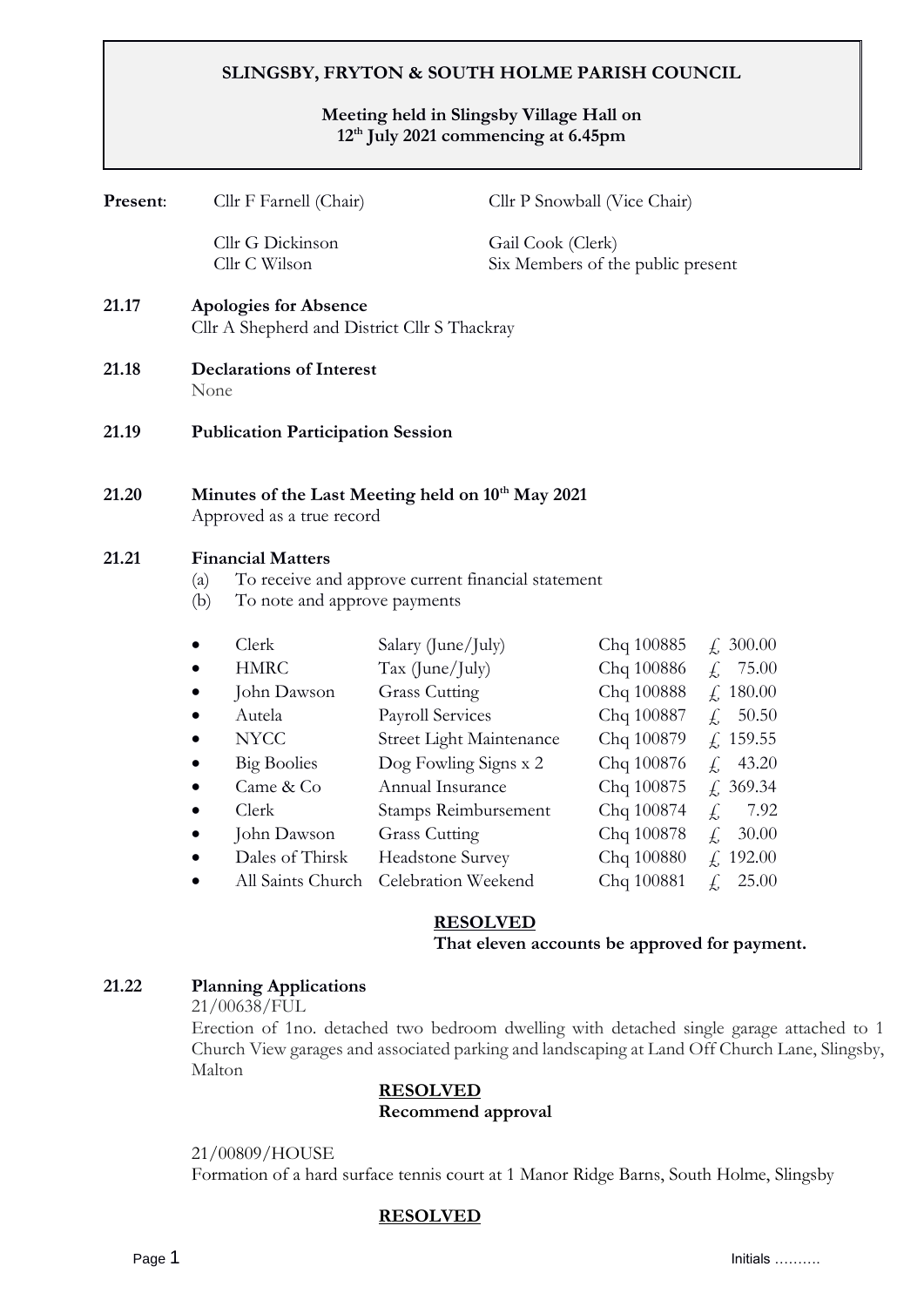# **21.23 Potential Extension to the Cemetery – Castle Howard Estate**

Cllr Wilson to look through the archives to ascertain if any burial space is available in the original part of the cemetery.

James Holliday confirmed that Castle Howard would look favourable at allocating additional burial ground as and when required, subject to approval from the current tenant.

# **21.24 Parish Items**

# **(a) Maypole Maintenance**

The Clerk received a quote from Decorators of Distinction for the repainting of the maypole at a cost of  $f1,100$ . John Breckon kindly agreed to project manage the repainting of the maypole and obtain further quotes for the Parish Council to consider.

**(b) All Saints Church, Slingsby Celebratory Weekend Sponsorship – 28th-30th August 2021**

Members agreed to contribute  $\dot{\ell}$  25.00 towards the flowers at the event.

# **(c) Street Light Maintenance Programme**

Clerk to liaise with NYCC Street Lighting to get an update on outstanding street light maintenance in the village. Outstanding work includes replacing two lamp columns on The Balk to LED and installation of a shade on a lamp column on Railway Street.

# **(d) Highways Issues**

- 1. Clerk to report blocked drains from opposite Wath quarry entrance to the bus stop near Fryton cross roads to NYCC Highways.
- 2. Chair to report a deep pot hole on the road just out of Slingsby towards Malton.

### **(e) Village Maintenance**

The clerk to report the footpath at the top East Side Railway Street which requires further attention after top dressing has been carried out.

### **(f) Cemetery Maintenance**

- 1. Cllr Wilson and Chair to carry out an inspection of the cemetery following maintenance work that has recently been carried out.
- 2. Chair to circulate the Dales of Thirsk headstone survey to Members who will work with the local community to ensure the headstones are repaired.

### **(g) Dog Fouling**

The Clerk installed two replacement of signs on the village green which seems to have reduced the incidents of dog fouling in this location.

### **(h) Castle Howard Properties**

James Holliday gave a verbal update on the Castle Howard maintenance schedule for properties in Slingsby.

### **(i) Neighbourhood Plan**

Members to discuss this again at the September meeting.